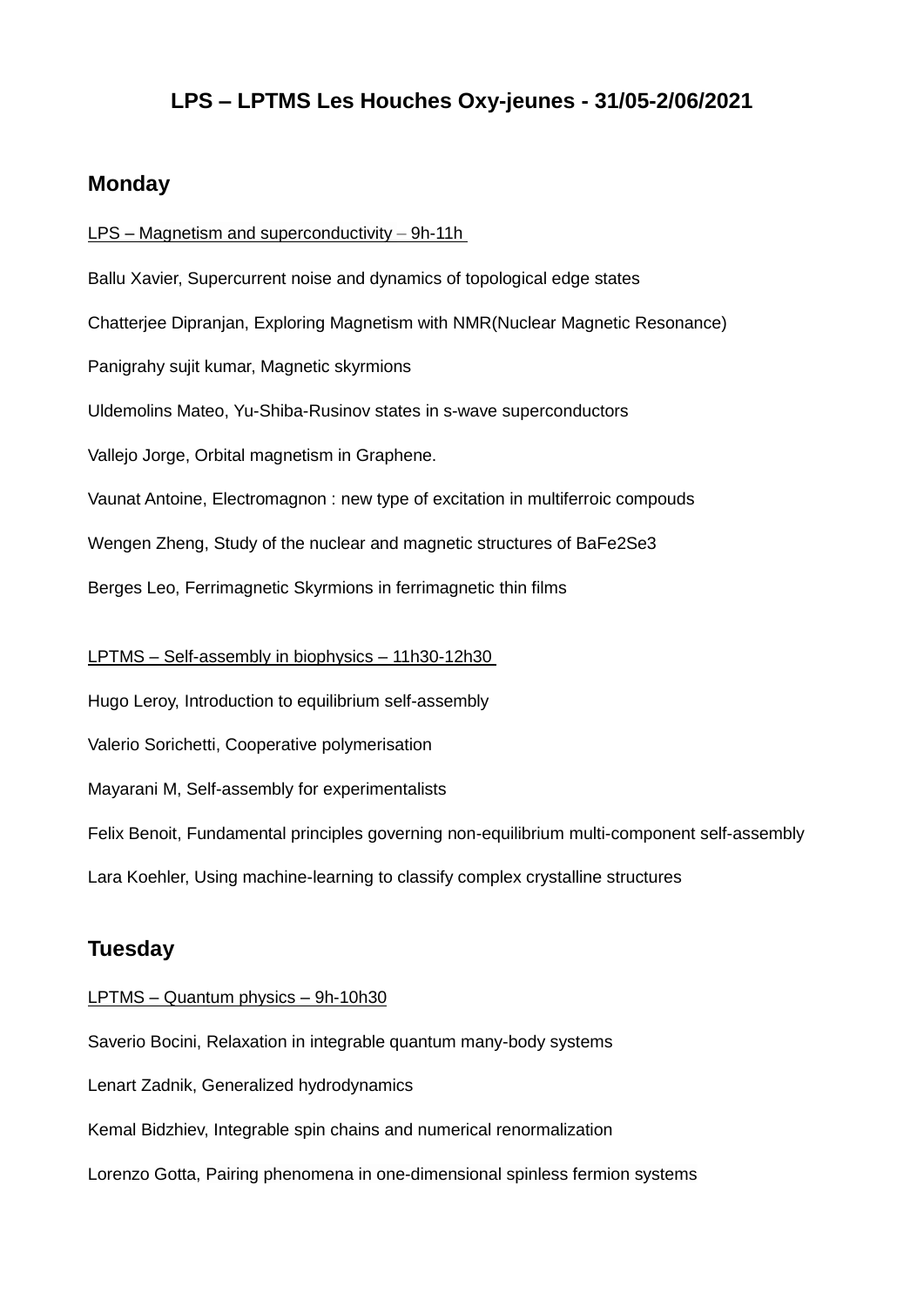#### Alberto Biella, Open quantum many-body systems

Saptarshi Majumdar, Many-body localization in open quantum systems

#### LPS – Soft matter – 11h-12h30

Chia-Ping Su, Low-Energy Excitations in Transition-Metal Oxides by STEM-EELS **Spectromicroscopy** Commereuc Alexis, Deposition de mousse sur surfaces rugueuses Etienne Fayen, Self-assembly of soft quasicrystals Qingxuan Jia, Phase contrast Torres Lazaro Marina, Self-assembly of patchy virus rods Vertchik Kahina, Order and disorder in DNA toroids analyzed by cryo electron microscopy Bag Soumen, Theoretical study of relaxation dynamics in fermion model

## **Wednesday**

#### LPS – 2D physics – 9h-11h

Baaboura Jassem Les états spin-vallées dans les dichalcogénures de métaux de transition

Bonnet Noémie Unveiling nanometer-scale light emission in the electron microscope

Fuhui Shao, Understanding transition metal dichalcogenide absorption line widths in electron energy loss spectroscopy

Graf Ansgar, Quantum geometry and flat bands in multiband systems,

Le Pennec Brendan, Quantum Spin Liquid on kagome lattice : history & motivation

Sun Yan, Ultrathin Halide Perovskite Nanosheets

Woo Steffi, Excitonic Absorption Signatures of Twisted Bilayer WSe2 by Electron Energy-Loss **Spectroscopy** 

Bernard Alexandre Topological states in bismuth nanoring via supercurrent switching statistics